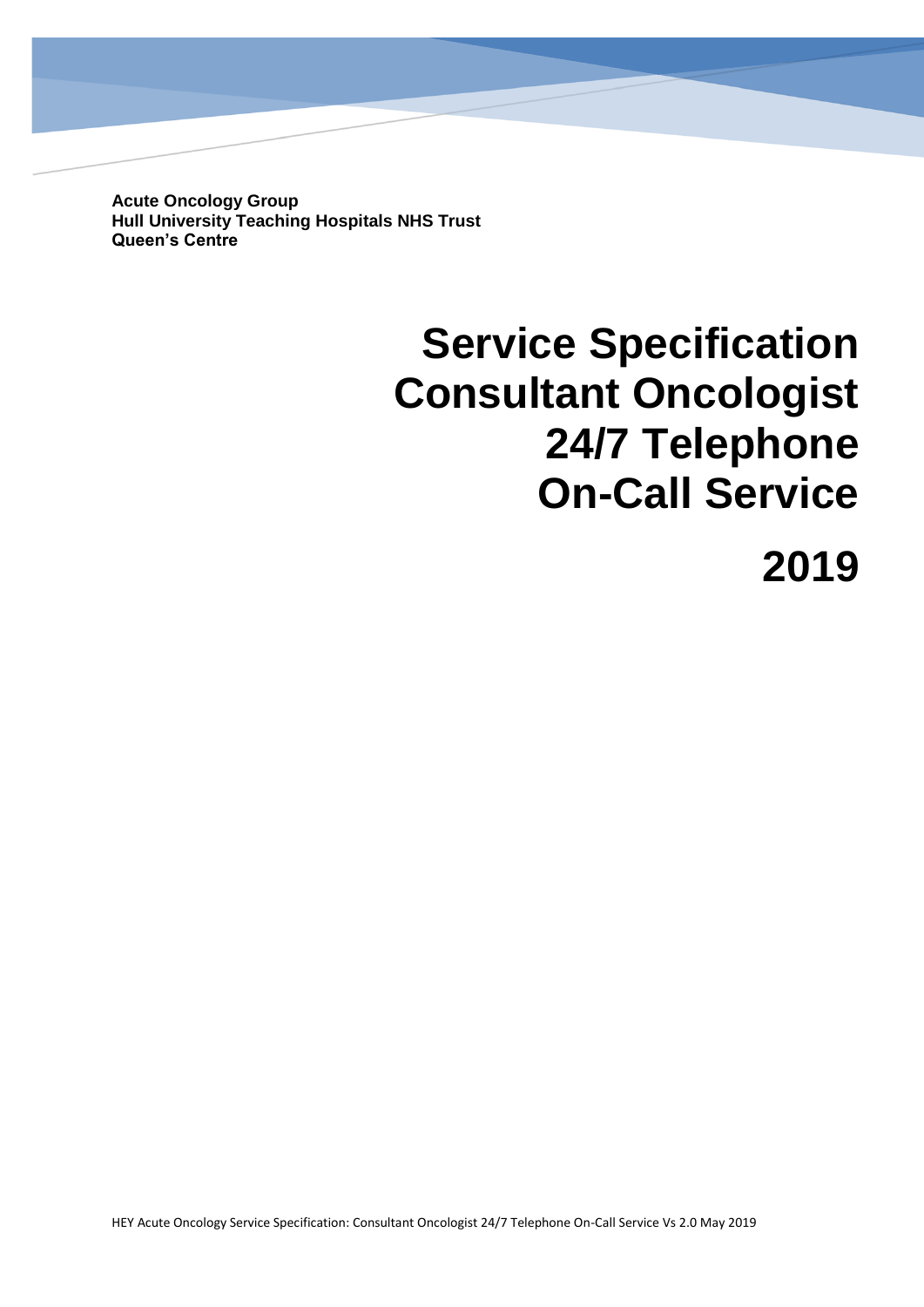# **Version Control**

**This is a controlled document please destroy all previous versions on receipt of a new version.**

**Review Date: January 2019**

| Version | <b>Date</b><br><b>Issued</b> | <b>Review Date</b> | <b>Brief Summary of Change</b>                     | <b>Owner's Name</b>                    |
|---------|------------------------------|--------------------|----------------------------------------------------|----------------------------------------|
| 1.0     | <b>July 2011</b>             | <b>July 2013</b>   | <b>Original Document</b>                           | <b>Network Acute Oncology</b><br>Group |
| 1.1     | September<br>2011            | September<br>2013  | Update                                             | <b>Network Acute Oncology</b><br>Group |
| 1.1a    | January<br>2014              | <b>March 2015</b>  | Date Revised                                       | <b>Network Acute Oncology</b><br>Group |
| 1.2     | January<br>2016              | January<br>2017    | <b>Update Documents to HEY</b><br><b>Hospitals</b> | <b>Acute Oncology Group HEY</b>        |
| 1.2     | January<br>2017              | January 2019       | Date revised                                       | <b>Acute Oncology Group HEY</b>        |
| 2.0     | May 2019                     | May2021            | Full review                                        | <b>AOG</b>                             |

#### **Contents**

| Indirect Recipients (beneficiaries) of 24 hours Consultant On-Call Service (Individuals who |  |
|---------------------------------------------------------------------------------------------|--|
| Points of Access to 24 hours Consultant Oncologist Service (in/out hours): 4                |  |
|                                                                                             |  |
|                                                                                             |  |
|                                                                                             |  |
|                                                                                             |  |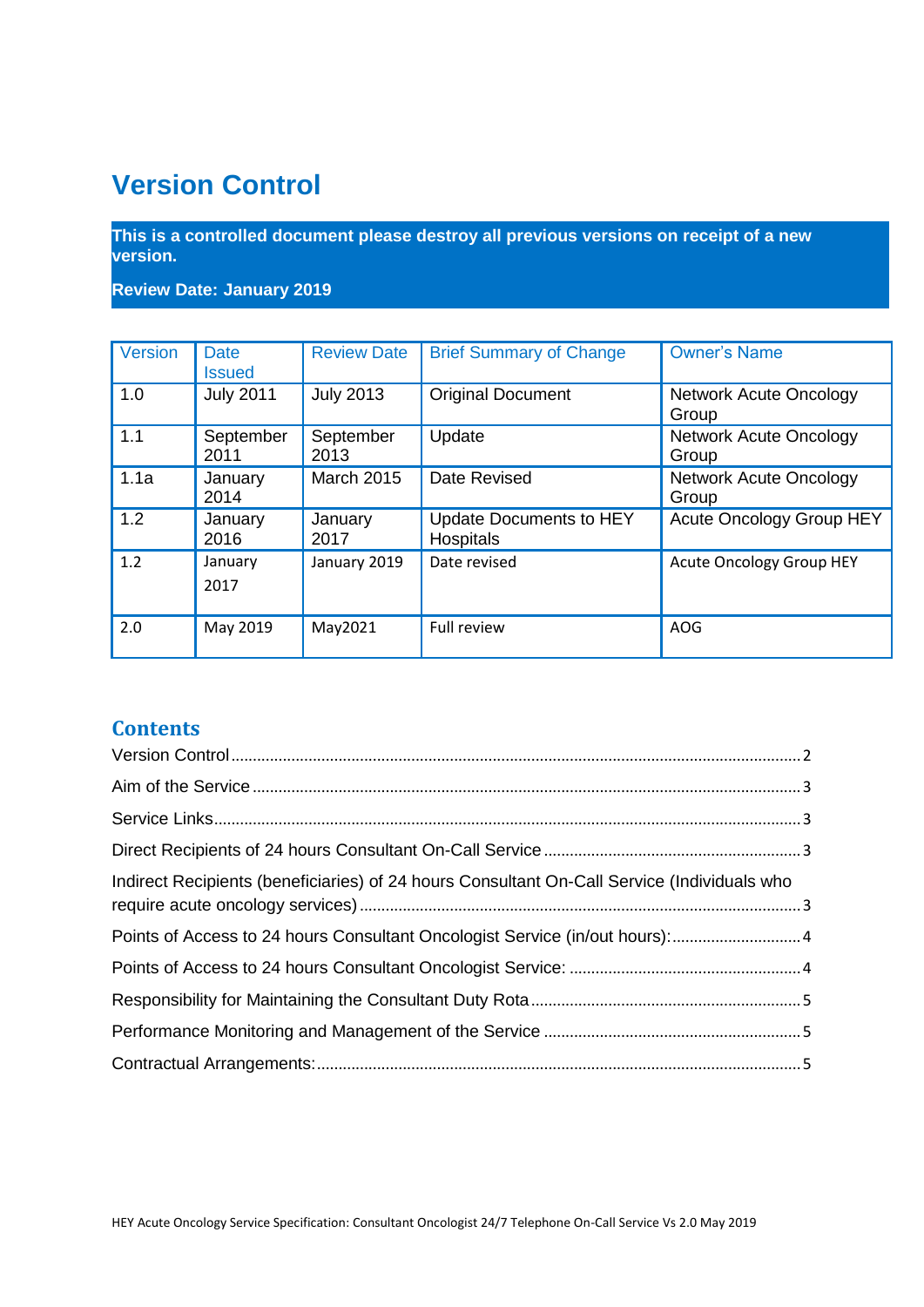## **Aim of the Service**

Hull and East Yorkshire Hospital NHS Trust wide service will provides consultant oncologist telephone on call service 24 hours per day seven days per week.

# **Service Links**

There will be linkage between this service and the 24/7 chemotherapy helpline for patients.

# **Direct Recipients of 24 hours Consultant On-Call Service**

This service as specified above will give telephone **urgent** advice to health professionals only in relation to the management of acute oncology patients in the cancer region. (For definition of acute oncology patient, please see below).

# **Indirect Recipients (beneficiaries) of 24 hours Consultant On-Call Service (Individuals who require acute oncology services)**

An acute oncology patient is defined as one who is suffering from any of the problems listed below:

#### Those caused by systemic anti-cancer treatment (SACT).

- Neutropaenic sepsis
- Uncontrolled nausea and vomiting
- Extravasation injury
- Acute hypersensitivity reactions including anaphylactic shock
- Complications associated with venous access devices
- Uncontrolled diarrhoea
- Uncontrolled mucositis
- Hypomagnesaemia

#### The following, as caused by radiotherapy

- Acute skin reactions
- Uncontrolled nausea and vomiting
- Uncontrolled diarrhoea
- Uncontrolled mucositis
- Acute radiation pneumonitis
- Acute cerebral/other CNS, oedema.

The following as caused directly by malignant disease and presenting as an urgent acute problem. (This may refer to patients with known malignancy, whether or not they are picked up by the hospitals flagging system or not, or patients with previously unknown malignancy)

- Pleural effusion
- Pericardial effusion
- Lymphangitis carcinomatosa
- Superior meditational obstruction syndrome, including superior vena cava obstruction
- Abdominal ascites
- Hypercalcaemia
- Spinal cord compression including MSCC
- Cerebral space occupying lesion (s) Any other cases where the A&E staff or acute Medical team decide an urgent oncology assessment is needed.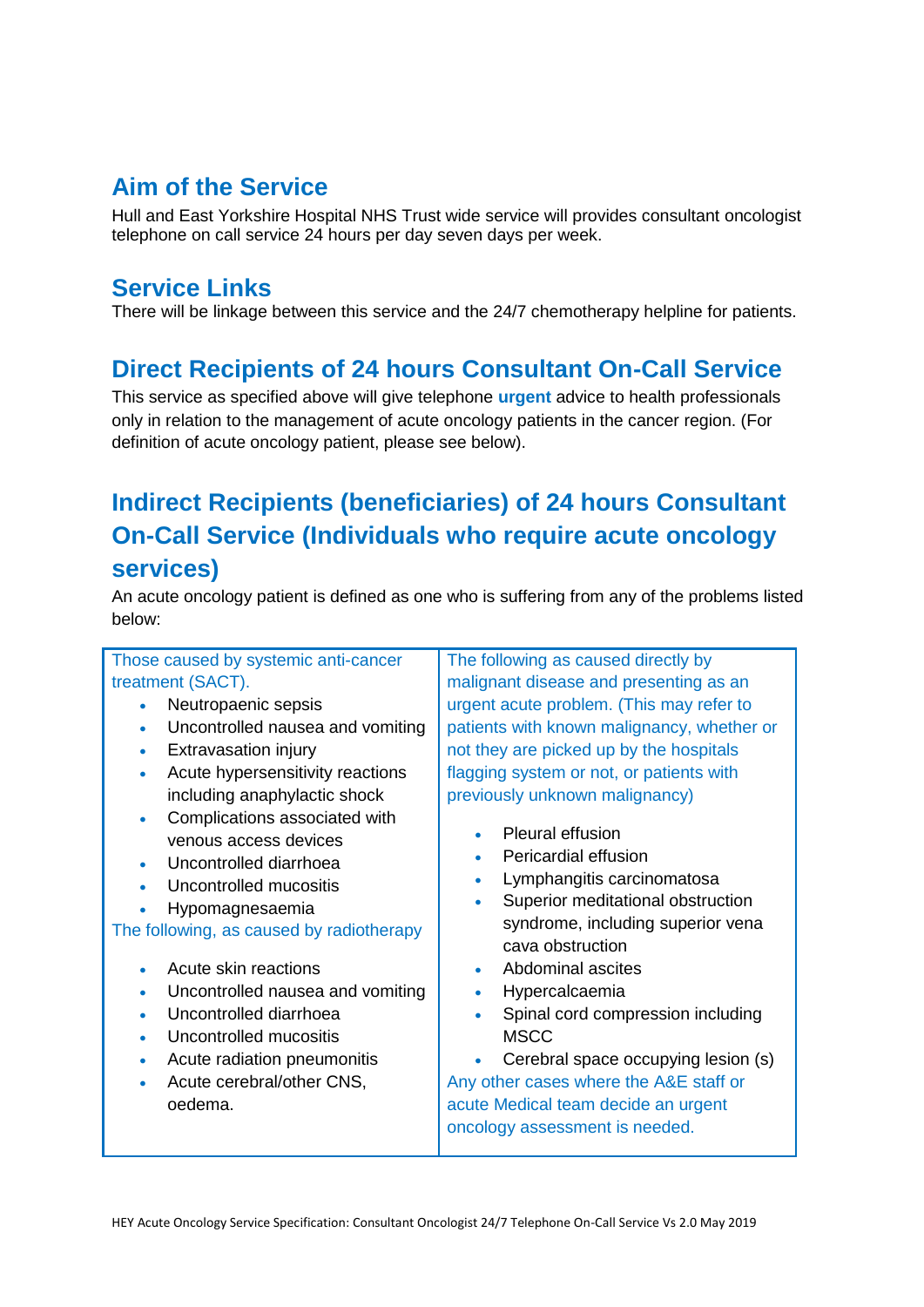This service will be available for **all** patients who meet the above criteria and in contact with any health professional based within the geographical boundaries served by the North East Yorkshire & Humber Clinical Alliance.

# **Points of Access to 24 hours Consultant Oncologist Service (in/out hours):**

Under normal circumstances, a consultant oncologist will review acute oncology admissions within 24 hours of admission. The usual procedure should be followed relevant to the admitting units protocols to inform the local acute oncology teams of these admissions in a timely manner.

Should **urgent** advice be required before routine review, the healthcare professional tasked with the patient's acute management can ring Hull Royal Infirmary on 01482 875875 and ask for the oncology consultant on call.

Where the Acute Oncology problem appears to be related to a haematological malignancy with the exception of malignant spinal cord compression it may be more appropriate to refer to the haematologist on-call.

# **Points of Access to 24 hours Consultant Oncologist Service:**

While this service is available to all acute oncology and emergency admission in Hull and East Yorkshire NHS Trust, it will also support health professionals based within the North East Yorkshire & NLAG.

Acute medical and emergency units in the cancer region include:

Scarborough General Hospital

Diana Princess of Wales Hospital, Grimsby

Scunthorpe General Hospital

Hull Royal Infirmary

Castle Hill Hospital

In general terms, patients with acute oncology problems should only be admitted to a specialist cancer hospital (Queen's Centre for Oncology and Haematology) or hospitals with a fully functioning A&E and/or MAU in the first instance.